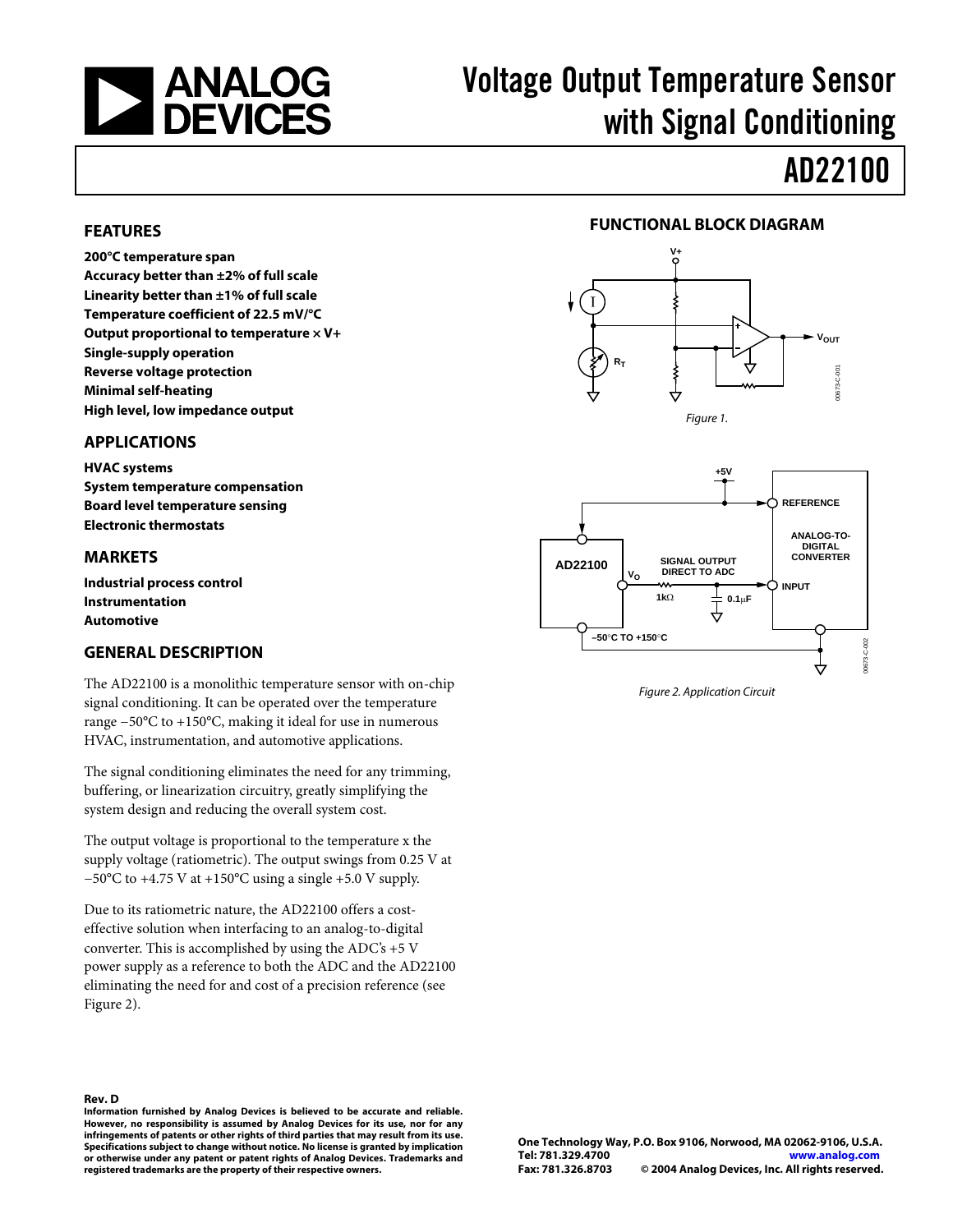# TABLE OF CONTENTS

| Absolute Accuracy and Nonlinearity Specifications  7 |  |
|------------------------------------------------------|--|

#### **REVISION HISTORY**

#### **7/04—Data Sheet Changed from Rev. C to Rev. D**

#### **6/04—Data Sheet Changed from Rev. B to Rev. C**

| Changes to Ratiometricity Considerations Section  8 |  |
|-----------------------------------------------------|--|
|                                                     |  |
|                                                     |  |

### **12/94—Data Sheet Changed from Rev. A to Rev. B**

| Use with a Precision Reference as the Supply Voltage9 |  |
|-------------------------------------------------------|--|
|                                                       |  |
|                                                       |  |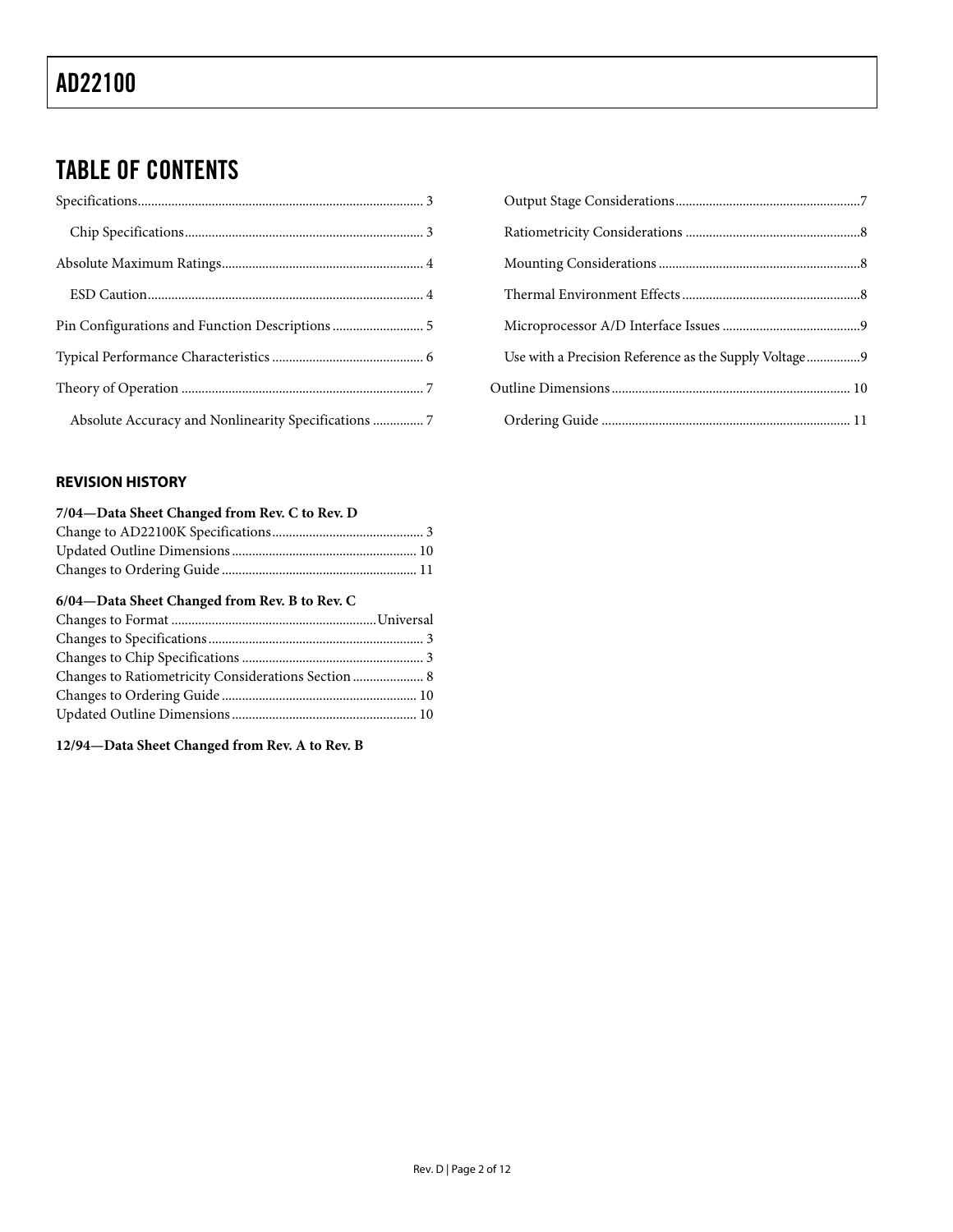## <span id="page-2-0"></span>**SPECIFICATIONS**

 $T_A = 25$ °C and V + = 4 V to 6.5 V, unless otherwise noted.

### **Table 1.**

|                                        |              | AD22100K   |            |       | AD22100A               |                                                                                   |       | AD22100S   |        |                   |
|----------------------------------------|--------------|------------|------------|-------|------------------------|-----------------------------------------------------------------------------------|-------|------------|--------|-------------------|
| <b>Parameter</b>                       | <b>Min</b>   | <b>Typ</b> | <b>Max</b> | Min   | <b>Typ</b>             | <b>Max</b>                                                                        | Min   | <b>Typ</b> | Max    | Unit              |
| <b>TRANSFER FUNCTION</b>               |              |            |            |       |                        | $V_{\text{OUT}} = (V + /5 V) \times [1.375 V + (22.5 mV)^{\circ}C) \times T_{A}]$ |       |            |        | $\mathsf{V}$      |
| <b>TEMPERATURE COEFFICIENT</b>         |              |            |            |       | $(V+/5 V) \times 22.5$ |                                                                                   |       |            |        | mV/°C             |
| <b>TOTAL ERROR</b>                     |              |            |            |       |                        |                                                                                   |       |            |        |                   |
| <b>Initial Error</b>                   |              |            |            |       |                        |                                                                                   |       |            |        |                   |
| $T_A = 25^{\circ}C$                    |              | ±0.5       | ±2.0       |       | ±1.0                   | ±2.0                                                                              |       | ±1.0       | ±2.0   | °C                |
| Error Overtemperature                  |              |            |            |       |                        |                                                                                   |       |            |        |                   |
| $T_A = T_{MIN}$                        |              | $\pm 0.75$ | ±2.0       |       | ±2.0                   | ±3.7                                                                              |       | ±3.0       | ±4.0   | $^{\circ}$ C      |
| $T_A = T_{MAX}$                        |              | $\pm 0.75$ | ±2.0       |       | ±2.0                   | ±3.0                                                                              |       | ±3.0       | ±4.0   | $^{\circ}$ C      |
| Nonlinearity                           |              |            |            |       |                        |                                                                                   |       |            |        |                   |
| $T_A = T_{MAX}$ to $T_{MIN}$           |              |            | 0.5        |       |                        | 0.5                                                                               |       |            | 1.0    | % FS <sup>1</sup> |
| <b>OUTPUT CHARACTERISTICS</b>          |              |            |            |       |                        |                                                                                   |       |            |        |                   |
| Nominal Output Voltage                 |              |            |            |       |                        |                                                                                   |       |            |        |                   |
| $V + = 5.0 V$ , $T_A = 0$ °C           |              | 1.375      |            |       |                        |                                                                                   |       |            |        | V                 |
| $V_+$ = 5.0 V, T <sub>A</sub> = +100°C |              | 3.625      |            |       |                        |                                                                                   |       |            |        | V                 |
| $V_+ = 5.0 V$ , $T_A = -40$ °C         |              |            |            |       | 0.475                  |                                                                                   |       |            |        | v                 |
| $V_+ = 5.0 V$ , $T_A = +85^{\circ}C$   |              |            |            |       | 3.288                  |                                                                                   |       |            |        | v                 |
| $V + = 5.0 V$ , $T_A = -50^{\circ}C$   |              |            |            |       |                        |                                                                                   |       | 0.250      |        | $\vee$            |
| $V_+ = 5.0 V$ , $T_A = +150^{\circ}C$  |              |            |            |       |                        |                                                                                   |       | 4.750      |        | V                 |
| <b>POWER SUPPLY</b>                    |              |            |            |       |                        |                                                                                   |       |            |        |                   |
| <b>Operating Voltage</b>               | 4.0          | 5.0        | 6.5        | 4.0   | 5.0                    | 6.5                                                                               | 4.0   | 5.0        | 6.5    | $\vee$            |
| <b>Oujescent Current</b>               |              | 500        | 650        |       | 500                    | 650                                                                               |       | 500        | 650    | μA                |
| <b>TEMPERATURE RANGE</b>               |              |            |            |       |                        |                                                                                   |       |            |        |                   |
| Guaranteed Temperature Range           | $\mathbf{0}$ |            | $+100$     | $-40$ |                        | $+85$                                                                             | $-50$ |            | $+150$ | °C                |
| <b>Operating Temperature Range</b>     | $-50$        |            | $+150$     | $-50$ |                        | $+150$                                                                            | $-50$ |            | $+150$ | °C                |
| <b>PACKAGE</b>                         |              | TO-92      |            |       | TO-92                  |                                                                                   |       | TO-92      |        |                   |
|                                        |              | SOIC       |            |       | SOIC                   |                                                                                   |       | SOIC       |        |                   |

1 FS (full scale) is defined as the operating temperature range −50°C to +150°C. The listed maximum specification limit applies to the guaranteed temperature range. For example, the AD22100K has a nonlinearity of (0.5%)  $\times$  (200°C) = 1°C over the guaranteed temperature range of 0°C to +100°C.

### **CHIP SPECIFICATIONS**

 $T_A = 25^{\circ}$ C and  $V_+ = 5.0$  V, unless otherwise noted.

**Table 2.** 

 $\overline{a}$ 

| <b>Paramater</b>                   | Min   | <b>Typ</b>                                                                              | Max    | <b>Unit</b>         |
|------------------------------------|-------|-----------------------------------------------------------------------------------------|--------|---------------------|
| <b>TRANSFER FUNCTION</b>           |       | $V_{\text{OUT}} = (V + /5 V) \times [1.375 V + (22.5 mV)^{\circ}C] \times T_{\text{A}}$ |        | V                   |
| <b>TEMPERATURE COEFFICIENT</b>     |       | $(V+ / 5 V) \times 22.5$                                                                |        | $mV$ <sup>o</sup> C |
| <b>OUTPUT CHARACTERISTICS</b>      |       |                                                                                         |        |                     |
| Error                              |       |                                                                                         |        |                     |
| $T_A = 25^{\circ}C$                |       | ±0.5                                                                                    | ±2.0   | °C                  |
| Nominal Output Voltage             |       |                                                                                         |        |                     |
| $T_A = 25^{\circ}C$                |       | 1.938                                                                                   |        | v                   |
| <b>POWER SUPPLY</b>                |       |                                                                                         |        |                     |
| <b>Operating Voltage</b>           | 4.0   | 5.0                                                                                     | 6.5    | V                   |
| <b>Quiescent Current</b>           |       | 500                                                                                     | 650    | μA                  |
| <b>TEMPERATURE RANGE</b>           |       |                                                                                         |        |                     |
| Guaranteed Temperature Range       |       | $+25$                                                                                   |        | °⊂                  |
| <b>Operating Temperature Range</b> | $-50$ |                                                                                         | $+150$ | °C                  |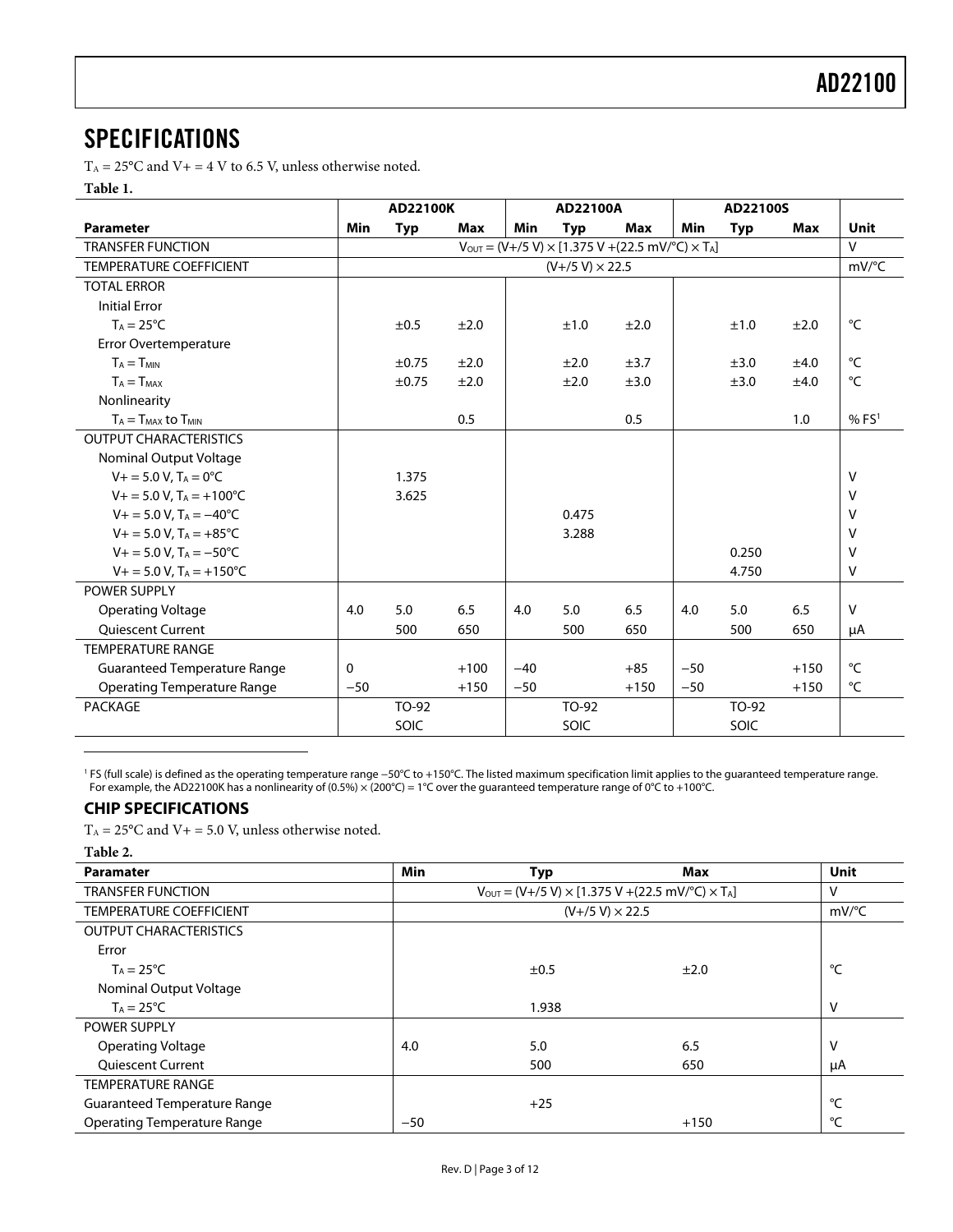## <span id="page-3-0"></span>ABSOLUTE MAXIMUM RATINGS

| Table 3.                             |                                     |
|--------------------------------------|-------------------------------------|
| <b>Parameter</b>                     | Rating                              |
| Supply Voltage                       | 10V                                 |
| Reversed Continuous Supply Voltage   | $-10V$                              |
| <b>Operating Temperature</b>         | $-50^{\circ}$ C to $+150^{\circ}$ C |
| Storage Temperature                  | $-65^{\circ}$ C to $+160^{\circ}$ C |
| Output Short Circuit to V+ or Ground | Indefinite                          |
| Lead Temperature Range               | 300°C                               |
| (Soldering 10 sec)                   |                                     |
| Junction Temperature                 | 150°C                               |

Stresses above those listed under Absolute Maximum Ratings may cause permanent damage to the device. This is a stress rating only and functional operation of the device at these or any other conditions above those indicated in the operational section of this specification is not implied. Exposure to absolute maximum rating conditions for extended periods may affect device reliability.

### **ESD CAUTION**

ESD (electrostatic discharge) sensitive device. Electrostatic charges as high as 4000 V readily accumulate on the human body and test equipment and can discharge without detection. Although this product features proprietary ESD protection circuitry, permanent damage may occur on devices subjected to high energy electrostatic discharges. Therefore, proper ESD precautions are recommended to avoid performance degradation or loss of functionality.

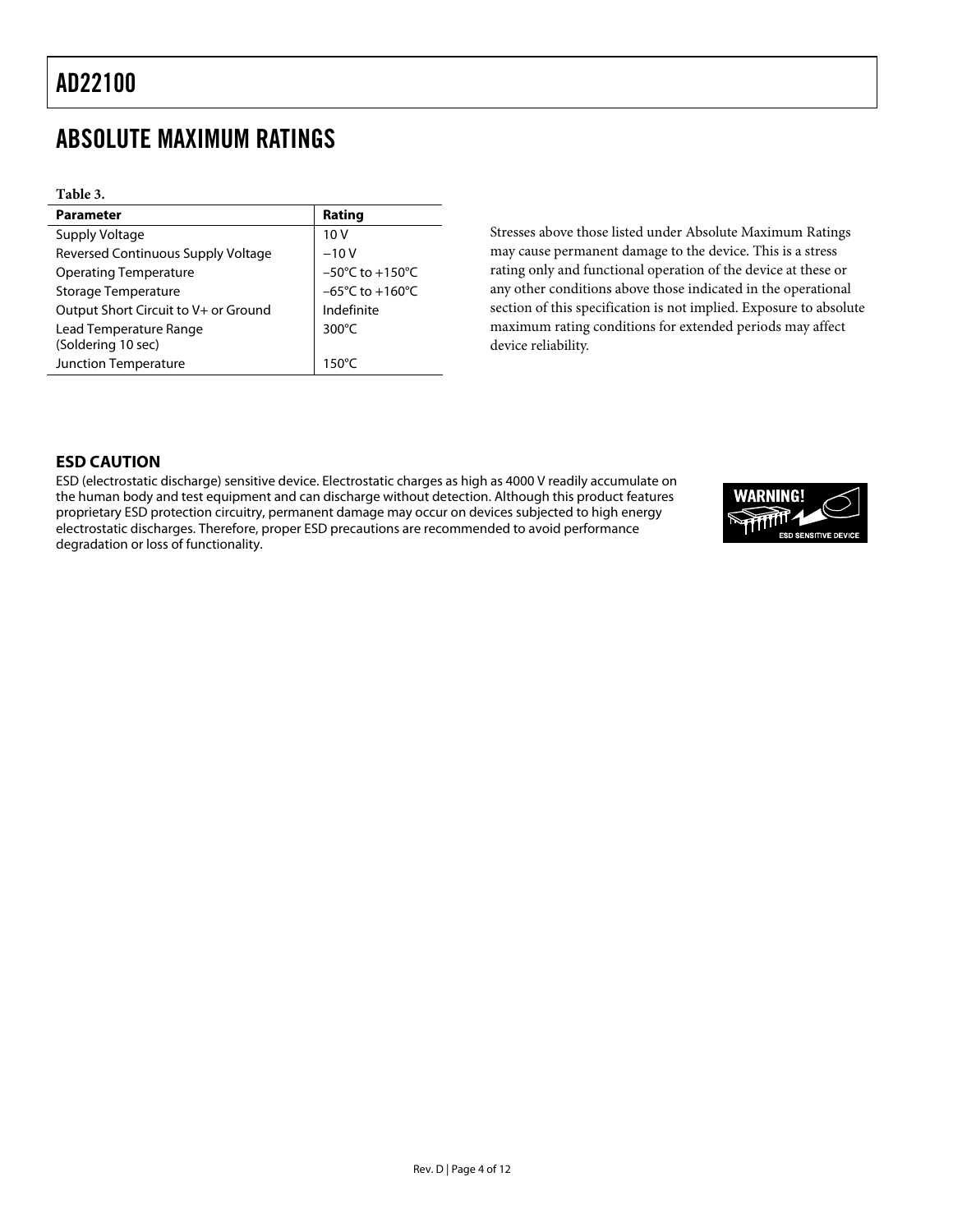# <span id="page-4-0"></span>PIN CONFIGURATIONS AND FUNCTION DESCRIPTIONS

**VO**  $\begin{array}{ccc} & \square & \square \end{array}$ **GND V+**  $\Box$  $\overline{1}$   $\overline{2}$   $\overline{3}$ 00673-C-003 00673-C-003 **BOTTOM VIEW (Not to Scale)**

Figure 3. 3-Lead TO-92

#### **Table 4. 3-Lead TO-92 Pin Function Descriptions**

| Pin No. |              | <b>Mnemonic</b>   Description        |
|---------|--------------|--------------------------------------|
|         | V+           | Power Supply Input.                  |
|         | $V_{\Omega}$ | Device Output.                       |
|         | GND          | Ground Pin Must Be Connected to 0 V. |



Figure 4. 8-Lead SOIC

| Table 5.8-Lead SOIC Pin Function Descriptions |  |  |
|-----------------------------------------------|--|--|
|-----------------------------------------------|--|--|

| Pin No. | <b>Mnemonic</b> | <b>Description</b>                   |
|---------|-----------------|--------------------------------------|
|         | $V +$           | Power Supply Input.                  |
|         | V <sub>o</sub>  | Device Output.                       |
| 3       | NC.             | No Connect.                          |
| 4       | <b>GND</b>      | Ground Pin Must Be Connected to 0 V. |
| 5       | NC.             | No Connect.                          |
| 6       | NC.             | No Connect.                          |
|         | <b>NC</b>       | No Connect.                          |
| 8       | NC.             | No Connect.                          |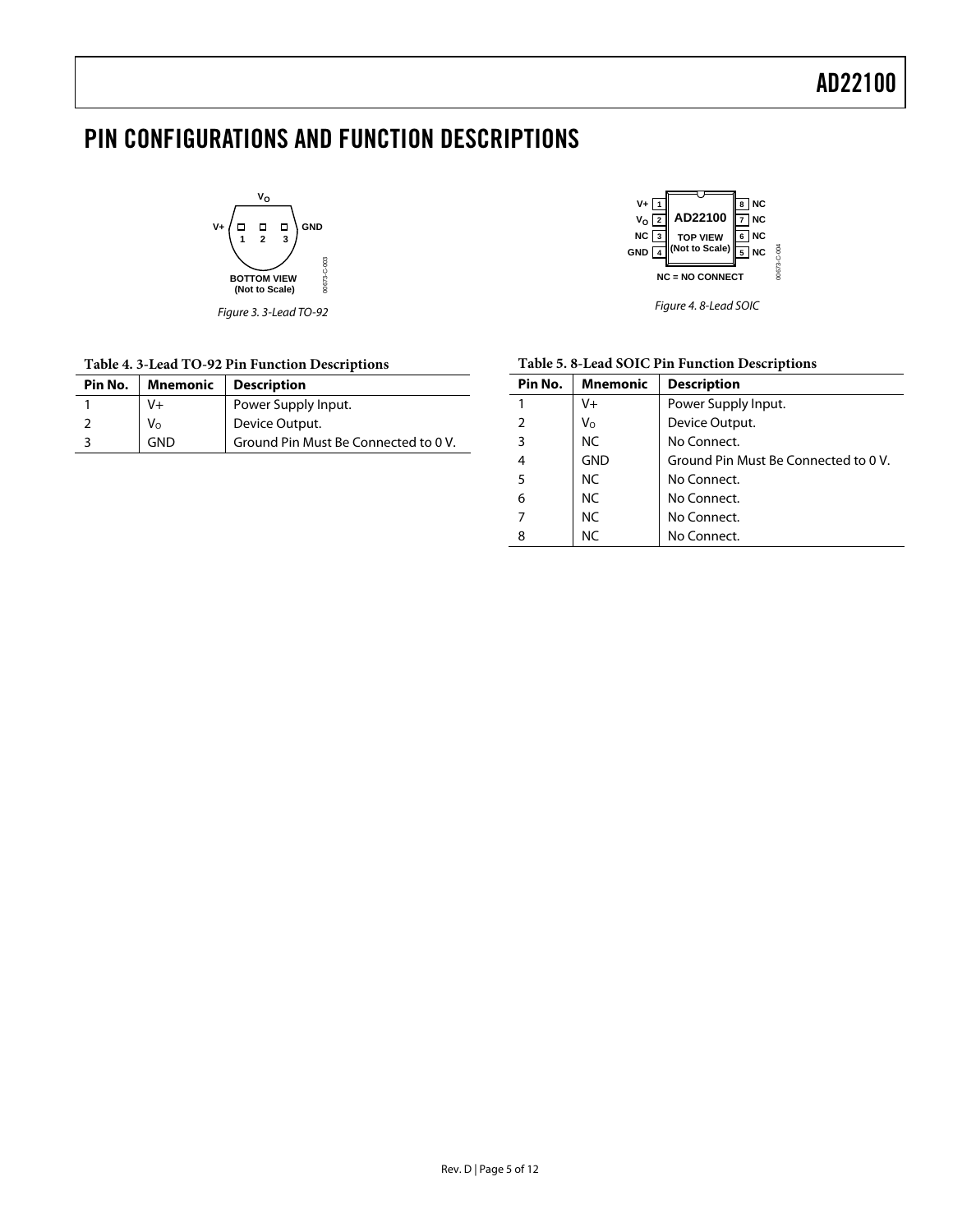# <span id="page-5-0"></span>AD22100

# TYPICAL PERFORMANCE CHARACTERISTICS



Figure 5. Thermal Response vs. Flow Rate



Figure 6. Thermal Resistance vs. Flow Rate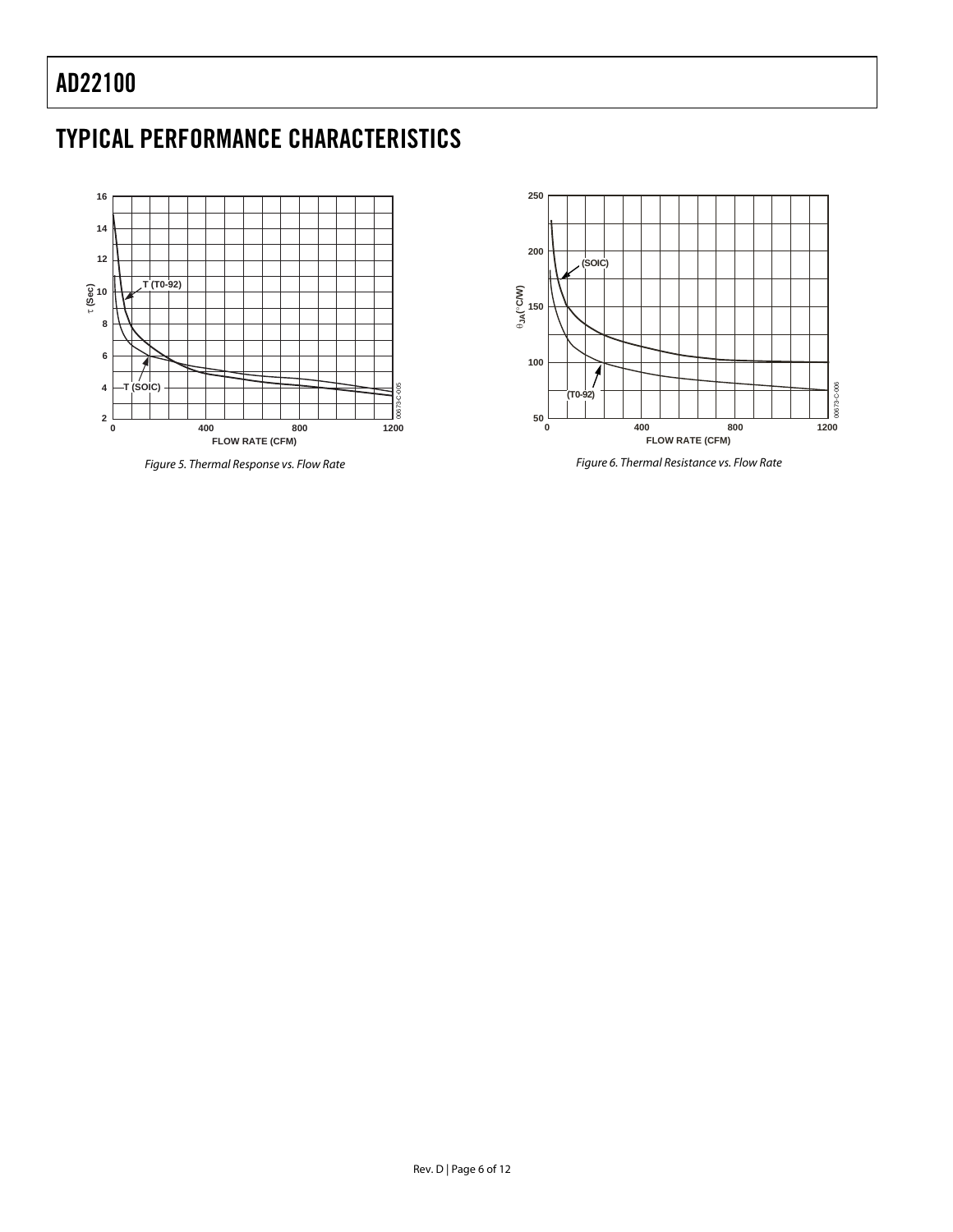### <span id="page-6-0"></span>THEORY OF OPERATION

The AD22100 is a ratiometric temperature sensor IC whose output voltage is proportional to its power supply voltage. The heart of the sensor is a proprietary temperature-dependent resistor, similar to an RTD, which is built into the IC. [Figure 7](#page-6-1)  shows a functional block diagram of the AD22100.

<span id="page-6-1"></span>

Figure 7. Simplified Block Diagram

The temperature-dependent resistor, labeled  $R_T$ , exhibits a change in resistance that is nearly linearly proportional to temperature. This resistor is excited with a current source that is proportional to the power supply voltage. The resulting voltage across  $R<sub>T</sub>$  is therefore both supply voltage proportional and linearly varying with temperature. The remainder of the AD22100 consists of an op amp signal conditioning block that takes the voltage across  $R_T$  and applies the proper gain and offset to achieve the following output voltage function:

 $V_{OUT} = (V + /5 V) \times (1.375 V + 22.5 mV)^{\circ}C \times T_A$ 

### **ABSOLUTE ACCURACY AND NONLINEARITY SPECIFICATIONS**

[Figure 8 g](#page-6-2)raphically depicts the guaranteed limits of accuracy for the AD22100 and shows the performance of a typical part. As the output is very linear, the major sources of error are offset, for instance error at room temperature, span error, and deviation from the theoretical 22.5 mV/°C. Demanding applications can achieve improved performance by calibrating these offset and gain errors so that only the residual nonlinearity remains as a significant source of error.

<span id="page-6-2"></span>

Figure 8. Typical AD22100 Performance

### **OUTPUT STAGE CONSIDERATIONS**

As previously stated, the AD22100 is a voltage output device. A basic understanding of the nature of its output stage is useful for proper application. Note that at the nominal supply voltage of 5.0 V, the output voltage extends from 0.25 V at –50°C to +4.75 V at +150°C. Furthermore, the AD22100 output pin is capable of withstanding an indefinite short circuit to either ground or the power supply. These characteristics are provided by the output stage structure shown in [Figure 9.](#page-6-3) 

<span id="page-6-3"></span>

Figure 9. Output Stage Structure

The active portion of the output stage is a PNP transistor, with its emitter connected to the V+ supply and its collector connected to the output node. This PNP transistor sources the required amount of output current. A limited pull-down capability is provided by a fixed current sink of about −80 µA, with the term fixed referring to a current sink that is fairly insensitive to either supply voltage or output loading conditions. The current sink capability is a function of temperature, increasing its pull-down capability at lower temperatures.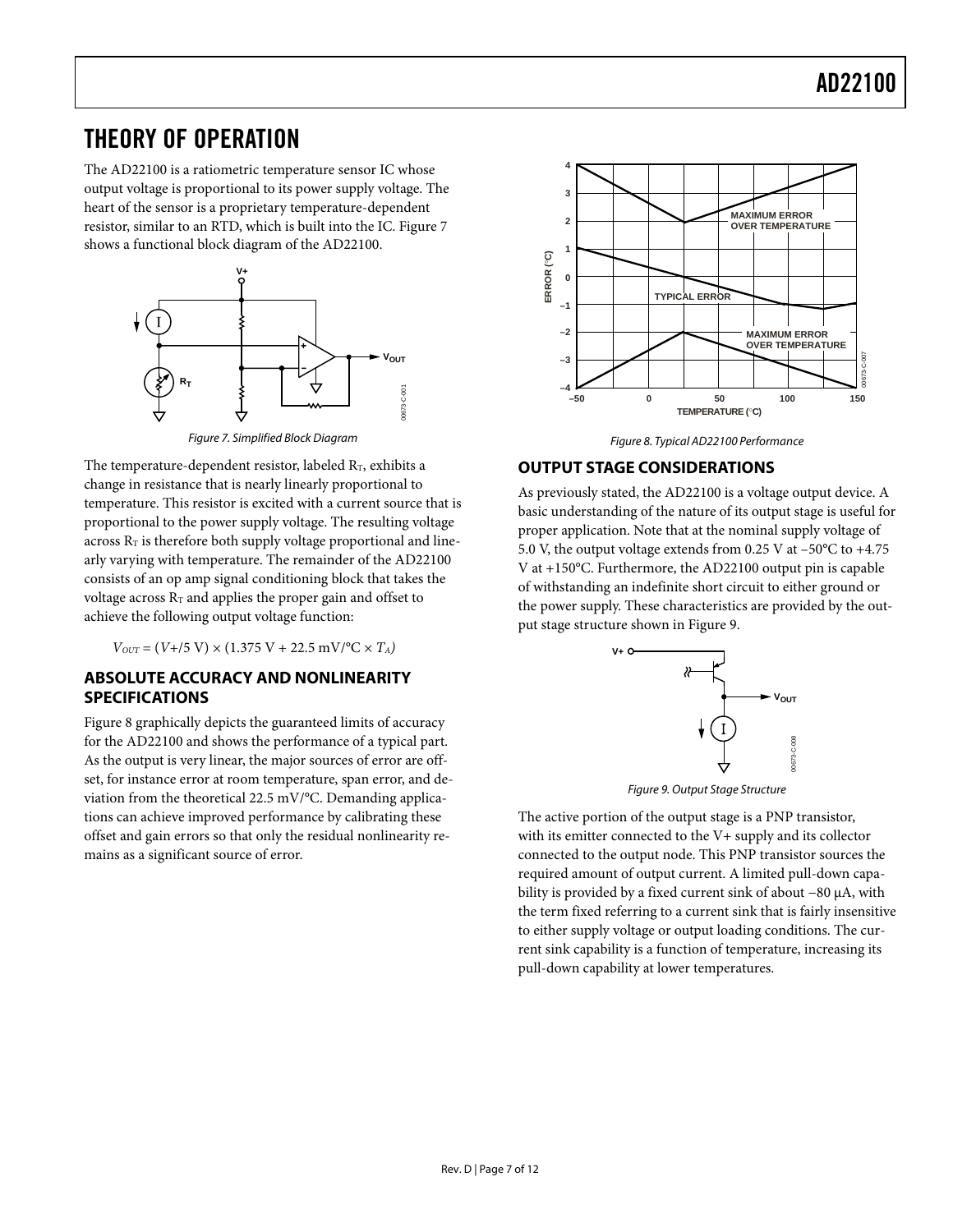# <span id="page-7-0"></span>AD22100

Due to its limited current sinking ability, the AD22100 is incapable of driving loads to the V+ power supply and is instead intended to drive grounded loads. A typical value for shortcircuit current limit is 7 mA, so devices can reliably source 1 mA or 2 mA. However, for best output voltage accuracy and minimal internal self-heating, output current should be kept below 1 mA. Loads connected to the V+ power supply should be avoided as the current sinking capability of the AD22100 is fairly limited. These considerations are typically not a problem when driving a microcontroller analog-to-digital converter input pin (see the [Microprocessor A/D Interface Issues s](#page-8-2)ection).

### **RATIOMETRICITY CONSIDERATIONS**

The AD22100 will operate with slightly better accuracy than that listed in the data sheet specifications if the power supply is held constant. This is because the AD22100's output voltage varies with both temperature and supply voltage, with some errors. The ideal transfer function describing output voltage is:

 $(V+$ /5 V) × (1.375 V + 22.5 mV/°C ×  $T_A$ )

The ratiometricity error is defined as the percent change away from the ideal transfer function as the power supply voltage changes within the operating range of 4 V to 6.5 V. For the AD22100, this error is typically less than 1%. A movement from the ideal transfer function by 1% at 25°C, with a supply voltage varying from 5.0 V to 5.50 V, results in a 1.94 mV change in output voltage or 0.08°C error. This error term is greater at higher temperatures because the output (and error term) is directly proportional to temperature. At 150°C, the error in output voltage is 4.75 mV or 0.19°C.

For example, with  $V_s = 5.0$  V, and  $T_A = +25$ °C, the nominal output of the AD22100 will be 1.9375 V. At  $V_s = 5.50$  V, the nominal output will be 2.1313 V, an increase of 193.75 mV. A proportionality error of 1% is applied to the 193.75 mV, yielding an error term of 1.9375 mV. This error term translates to a variation in output voltage of 2.1293 V to 2.3332 V. A 1.94 mV error at the output is equivalent to about 0.08°C error in accuracy.

If 150°C is substituted for 25°C in the above example, the error term translates to a variation in output voltage of 5.2203 V to 5.2298 V. A 4.75 mV error at the output is equivalent to about 0.19°C error in accuracy.

### **MOUNTING CONSIDERATIONS**

If the AD22100 is thermally attached and properly protected, it can be used in any measuring situation where the maximum range of temperatures encountered is between −50°C and +150°C. Because plastic IC packaging technology is employed, excessive mechanical stress must be avoided when fastening the device with a clamp or screw-on heat tab. Thermally conductive epoxy or glue is recommended for typical mounting conditions. In wet or corrosive environments, an electrically isolated metal or ceramic well should be used to shield the AD22100. Because the part has a voltage output (as opposed to current), it offers modest immunity to leakage errors, such as those caused by condensation at low temperatures.

### **THERMAL ENVIRONMENT EFFECTS**

The thermal environment in which the AD22100 is used determines two performance traits: the effect of self-heating on accuracy and the response time of the sensor to rapid changes in temperature. In the first case, a rise in the IC junction temperature above the ambient temperature is a function of two variables: the power consumption of the AD22100 and the thermal resistance between the chip and the ambient environment  $\theta_{JA}$ . Self-heating error in °C can be derived by multiplying the power dissipation by  $\theta_{JA}$ . Because errors of this type can vary widely for surroundings with different heat-sinking capacities, it is necessary to specify  $\theta_{JA}$  under several conditions. Table [6 s](#page-7-1)hows how the magnitude of self-heating error varies relative to the environment. A typical part will dissipate about 2.2 mW at room temperature with a 5 V supply and negligible output loading. [Table 6 i](#page-7-1)ndicates a  $\theta_{IA}$  of 190°C/W in still air, without a heat sink, yielding a temperature rise of 0.4°C. Thermal rise will be considerably less in either moving air or with direct physical connection to a solid (or liquid) body.

<span id="page-7-1"></span>**Table 6. Thermal Resistance (TO-92)** 

| Medium                   | $\theta_{JA}$ (°C/W) | $t$ (sec) <sup>1</sup> |
|--------------------------|----------------------|------------------------|
| Aluminum Block           | 60                   |                        |
| Moving Air <sup>2</sup>  |                      |                        |
| <b>Without Heat Sink</b> | 75                   | 3.5                    |
| Still Air                |                      |                        |
| <b>Without Heat Sink</b> | 190                  | 15                     |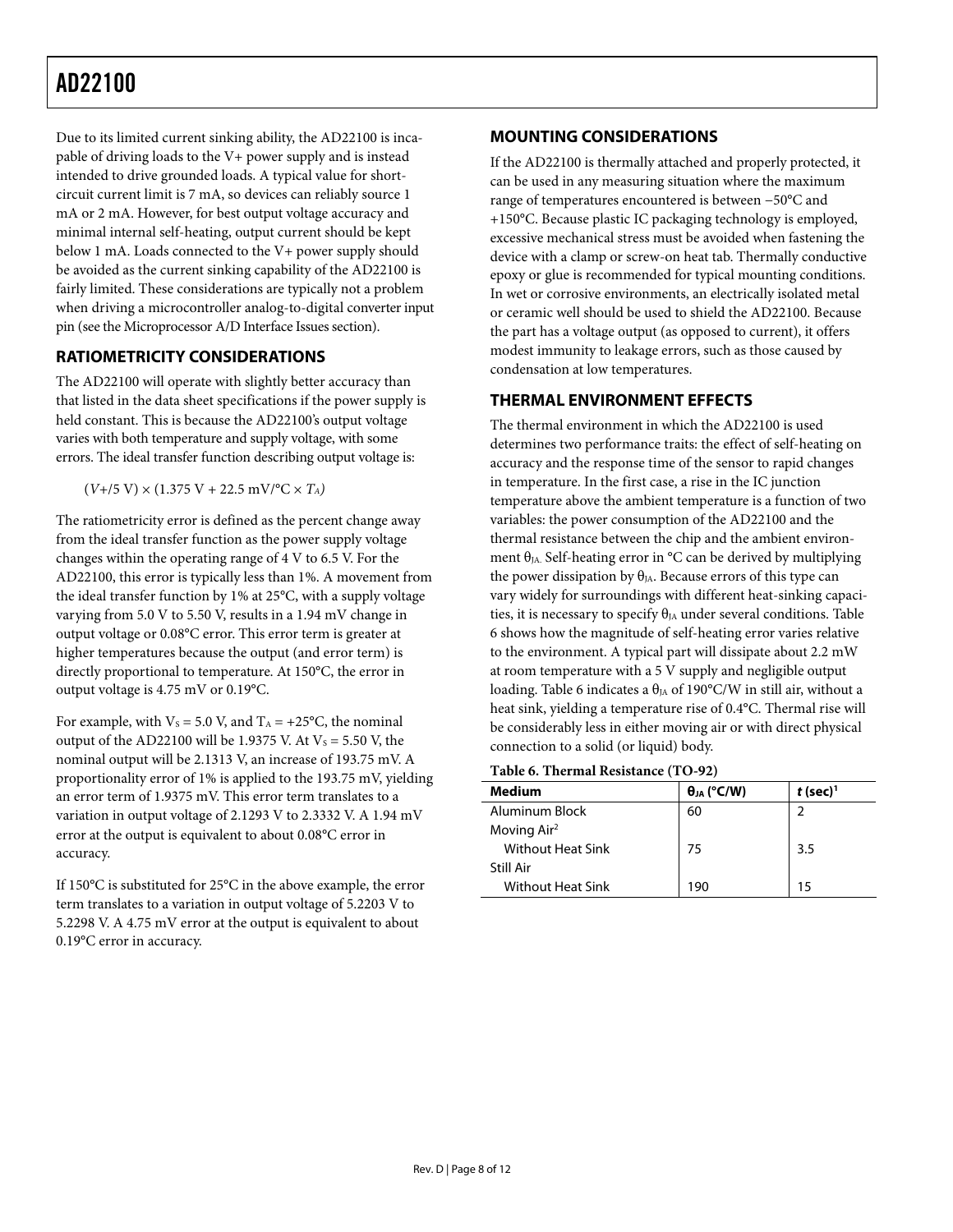<span id="page-8-0"></span>Response of the AD22100 output to abrupt changes in ambient temperature can be modeled by a single time constant *t* exponential function. [Figure 10 s](#page-8-4)hows the typical response time plots for a few media of interest.

<span id="page-8-4"></span>

Figure 10. Response Time

<span id="page-8-1"></span>The time constant *t* is dependent on  $\theta_{JA}$  and the thermal capacities of the chip and the package. [Table 6 l](#page-7-1)ists the effective *t* (time to reach 63.2% of the final value) for a few different media. Copper printed circuit board connections were neglected in the analysis; however, they will sink or conduct heat directly through the AD22100's solder plated copper leads. When faster response is required, a thermally conductive grease or glue between the AD22100 and the surface temperature being measured should be used.

#### <span id="page-8-2"></span>**MICROPROCESSOR A/D INTERFACE ISSUES**

The AD22100 is especially well suited to providing a low cost temperature measurement capability for microprocessor/ microcontroller based systems. Many inexpensive 8-bit microprocessors now offer an onboard 8-bit ADC capability at a modest cost premium. Total cost of ownership then becomes a function of the voltage reference and analog signal conditioning necessary to mate the analog sensor with the microprocessor ADC. The AD22100 can provide an ideal low cost system by eliminating the need for a precision voltage reference and any additional active components. The ratiometric nature of the AD22100 allows the microprocessor to use the same power supply as its ADC reference. Variations of hundreds of millivolts in the supply voltage have little effect as both the AD22100 and the ADC use the supply as their reference. The nominal AD22100 signal range of 0.25 V to 4.75 V (−50°C to +150°C) makes good use of the input range of a 0 V to 5 V ADC. A single resistor and capacitor are recommended to provide immunity to the high speed charge dump glitches seen at many microprocessor ADC inputs (see [Figure 2\).](#page-0-1)

An 8-bit ADC with a reference of 5 V will have a least significant bit (LSB) size of  $5 \text{ V}/256 = 19.5 \text{ mV}$ . This corresponds to a nominal resolution of about 0.87°C.

### **USE WITH A PRECISION REFERENCE AS THE SUPPLY VOLTAGE**

While the ratiometric nature of the AD22100 allows for system operation without a precision voltage reference, it can still be used in such systems. Overall system requirements involving other sensors or signal inputs may dictate the need for a fixed precision ADC reference. The AD22100 can be converted to absolute voltage operation by using a precision reference as the supply voltage. For example, a 5.00 V reference can be used to power the AD22100 directly. Supply current will typically be 500 µA, which is usually within the output capability of the reference. Using a large number of AD22100s may require an additional op amp buffer, as would scaling down a 10.00 V reference that might be found in instrumentation ADCs typically operating from ±15 V supplies.

 $\overline{a}$ 

<span id="page-8-3"></span><sup>&</sup>lt;sup>1</sup> The time constant t is defined as the time to reach 63.2% of the final temperature change.

<sup>2</sup> 1200 CFM.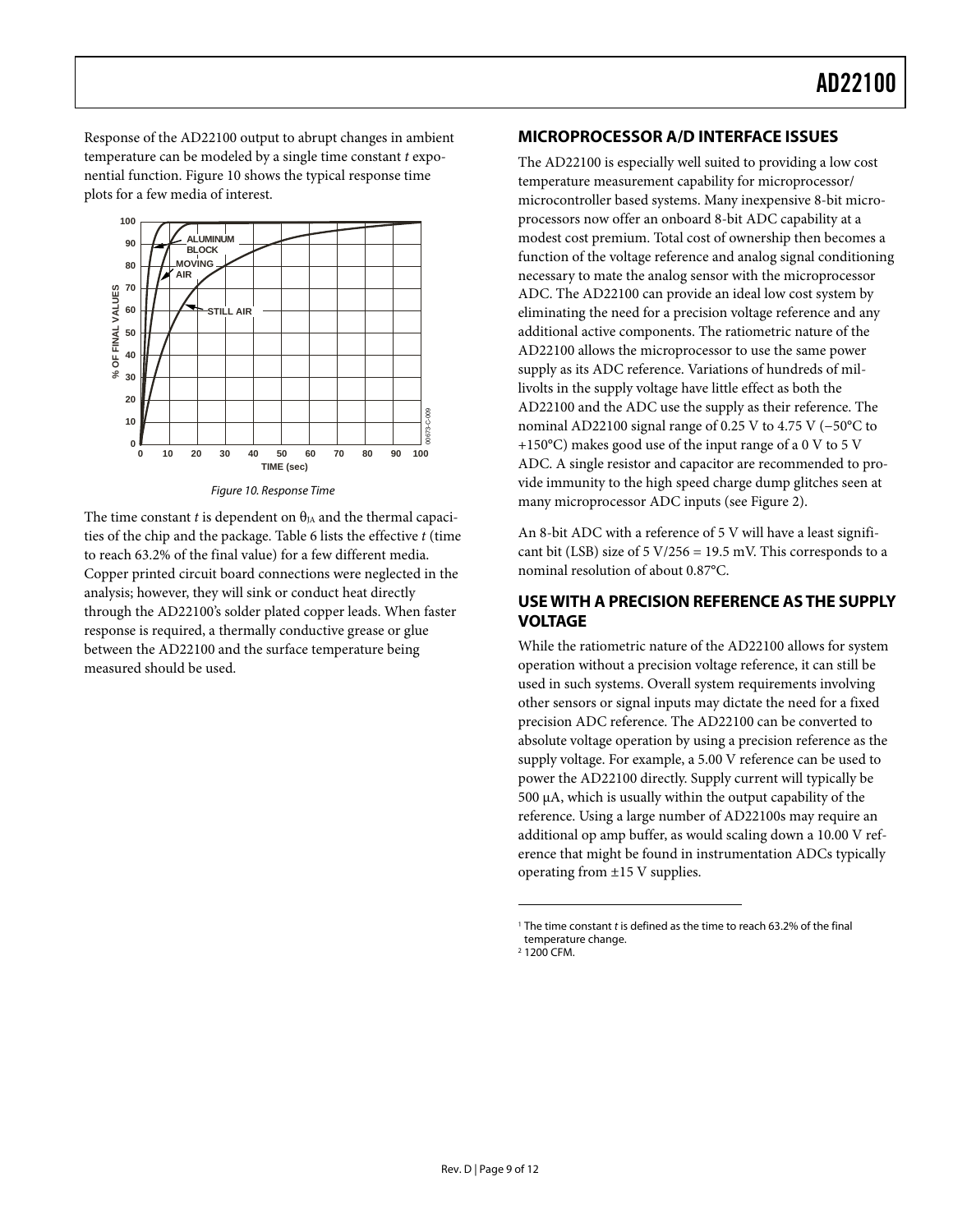### <span id="page-9-0"></span>OUTLINE DIMENSIONS



**CONTROLLING DIMENSIONS ARE IN INCHES; MILLIMETER DIMENSIONS (IN PARENTHESES) ARE ROUNDED-OFF EQUIVALENTS FOR REFERENCE ONLY AND ARE NOT APPROPRIATE FOR USE IN DESIGN COMPLIANT TO JEDEC STANDARDS TO-226AA**

> Figure 11. 3-Pin Plastic Header Package [TO-92] (T-3)

Dimensions shown in inches and millimeters

![](_page_9_Figure_6.jpeg)

**CONTROLLING DIMENSIONS ARE IN MILLIMETERS; INCH DIMENSIONS (IN PARENTHESES) ARE ROUNDED-OFF MILLIMETER EQUIVALENTS FOR REFERENCE ONLY AND ARE NOT APPROPRIATE FOR USE IN DESIGN COMPLIANT TO JEDEC STANDARDS MS-012AA**

Figure 12. 8-Lead Standard Small Outline Package [SOIC] (R-8) Dimensions shown in inches and millimeters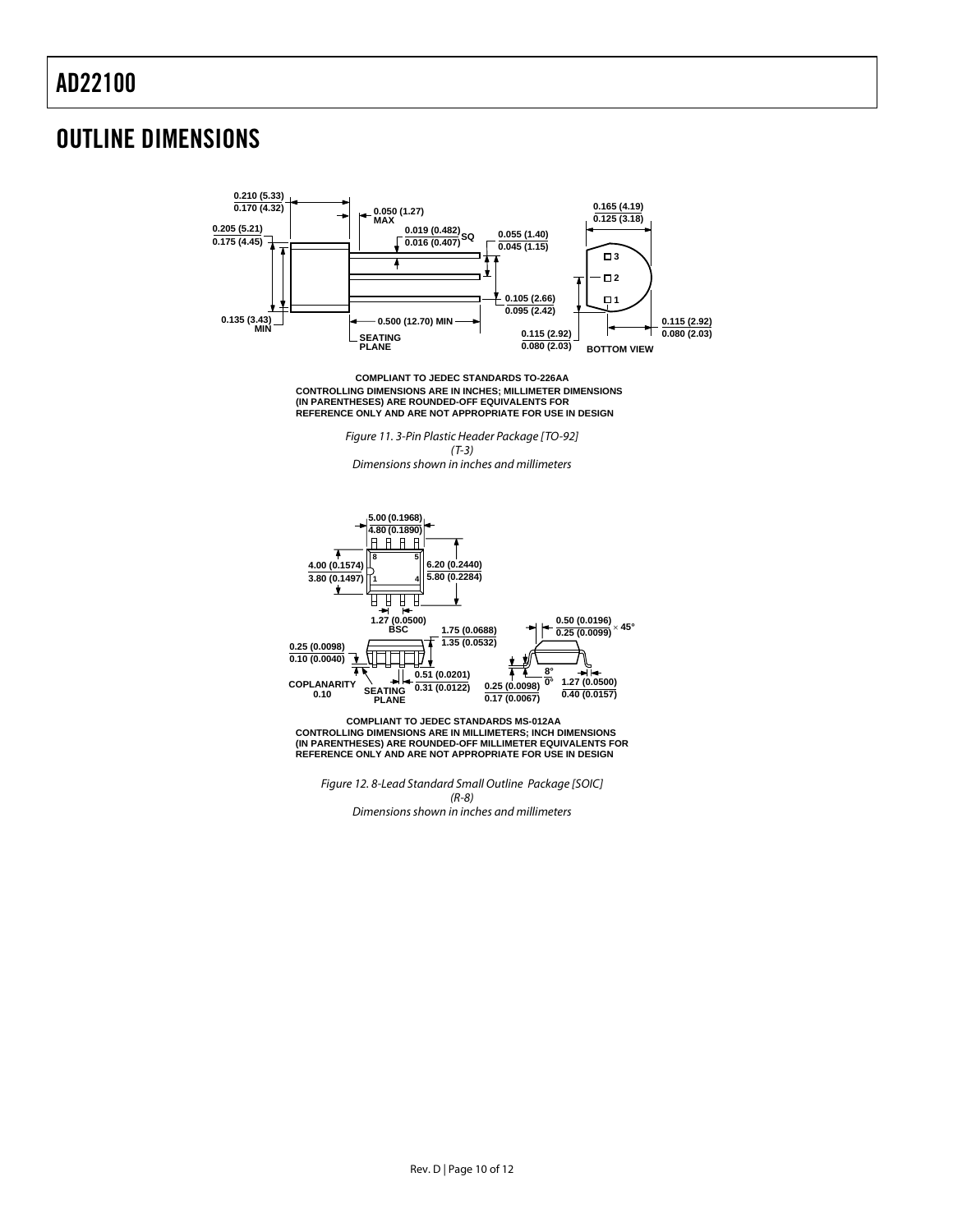### <span id="page-10-0"></span>**ORDERING GUIDE**

<span id="page-10-2"></span>

| <b>Models</b>           | <b>Temperature Range</b>            | <b>Package Description</b>                   | <b>Package Outline</b> |
|-------------------------|-------------------------------------|----------------------------------------------|------------------------|
| AD22100KT               | $0^{\circ}$ C to +100 $^{\circ}$ C  | 3-Pin Plastic Header Package (TO-92)         | $T-3$                  |
| AD22100KR               | $0^{\circ}$ C to +100 $^{\circ}$ C  | 8-Lead Standard Small Outline Package (SOIC) | $R - 8$                |
| AD22100KR-REEL7         | $0^{\circ}$ C to +100 $^{\circ}$ C  | 8-Lead Standard Small Outline Package (SOIC) | $R - 8$                |
| AD22100KRZ <sup>1</sup> | $0^{\circ}$ C to +100 $^{\circ}$ C  | 8-Lead Standard Small Outline Package (SOIC) | $R - 8$                |
| AD22100KRZ-REEL71       | $0^{\circ}$ C to +100 $^{\circ}$ C  | 8-Lead Standard Small Outline Package (SOIC) | $R - 8$                |
| AD22100AT               | $-40^{\circ}$ C to $+85^{\circ}$ C  | 3-Pin Plastic Header Package (TO-92)         | $T-3$                  |
| AD22100AR               | $-40^{\circ}$ C to $+85^{\circ}$ C  | 8-Lead Standard Small Outline Package (SOIC) | $R - 8$                |
| AD22100AR-REEL          | $-40^{\circ}$ C to $+85^{\circ}$ C  | 8-Lead Standard Small Outline Package (SOIC) | $R - 8$                |
| AD22100AR-REEL7         | $-40^{\circ}$ C to $+85^{\circ}$ C  | 8-Lead Standard Small Outline Package (SOIC) | $R - 8$                |
| AD22100ST               | $-50^{\circ}$ C to $+150^{\circ}$ C | 3-Pin Plastic Header Package (TO-92)         | $T-3$                  |
| AD22100SR               | $-50^{\circ}$ C to $+150^{\circ}$ C | 8-Lead Standard Small Outline Package (SOIC) | $R - 8$                |
| AD22100SR-REEL7         | $-50^{\circ}$ C to $+150^{\circ}$ C | 8-Lead Standard Small Outline Package (SOIC) | $R - 8$                |
| AD22100SRZ <sup>1</sup> | $-50^{\circ}$ C to $+150^{\circ}$ C | 8-Lead Standard Small Outline Package (SOIC) | $R-8$                  |
| AD22100SRZ-REEL71       | $-50^{\circ}$ C to $+150^{\circ}$ C | 8-Lead Standard Small Outline Package (SOIC) | $R-8$                  |
| AD22100KCHIPS           |                                     | <b>DIE</b>                                   |                        |

<span id="page-10-3"></span><span id="page-10-1"></span> $1 Z = Pb$ -free part.

 $\overline{a}$